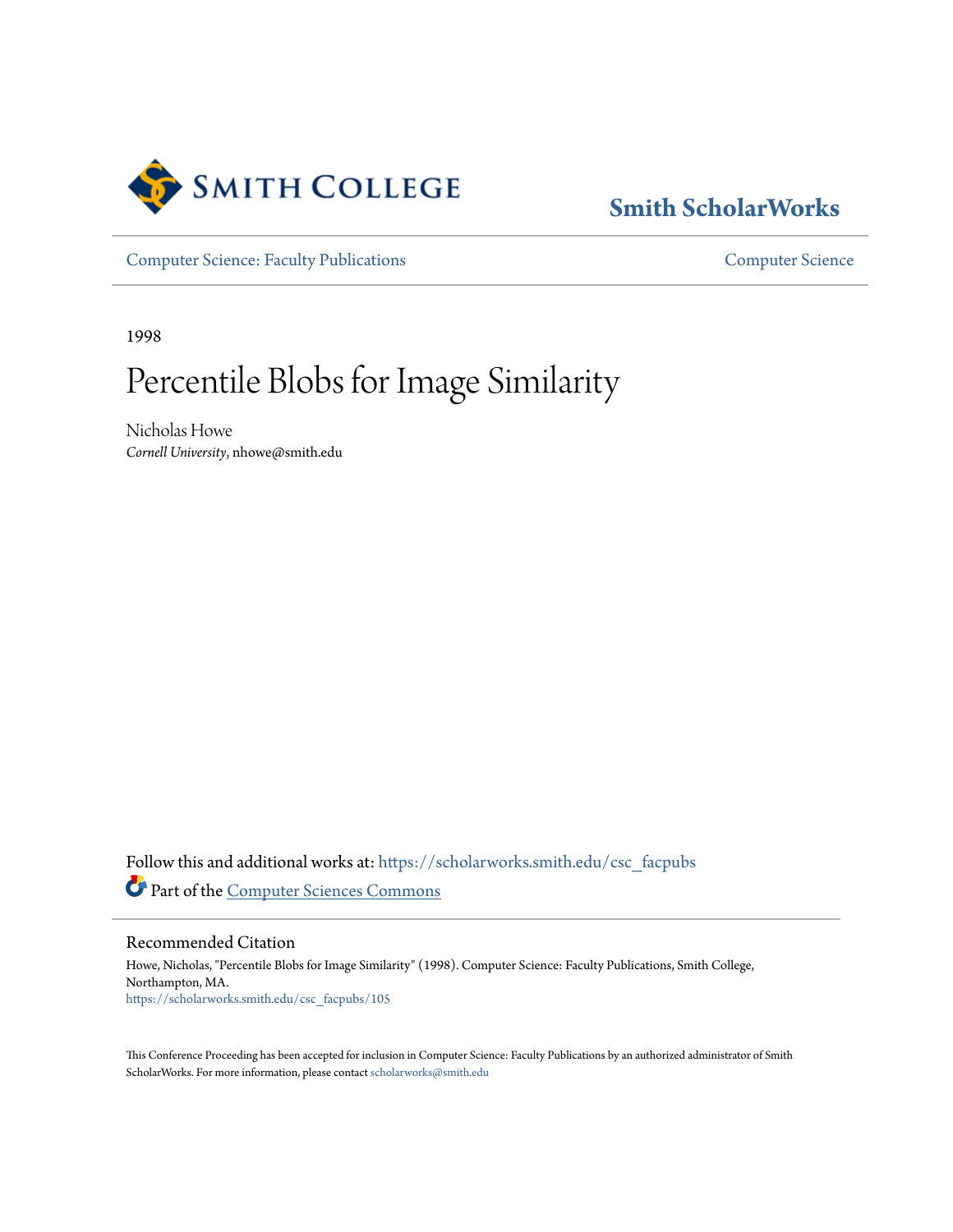# **Percentile Blobs for Image Similarity**

Nicholas R. Howe Cornell University Department of Computer Science Ithaca, NY 14853 nihowe@cs.cornell.edu

#### **Abstract**

*We present a new algorithm called PBSIM for computing image similarity, based upon a novel method of extracting bloblike features from images. In tests on a classification task using a data set of over 1000 images, PBSIM shows significantly higher accuracy than algorithms based upon color histograms, as well as previously reported results for another approach based upon bloblike features.*

#### **1 Introduction**

As multimedia applications become more commonplace, the need increases for tools to manipulate large collections of visual data. One important tool that has already been the focus of significant research is an algorithmic process for determining the perceptual similarity of images. Such a tool can form the basis of many different image processing systems, including those for automatic classification of video or image data, retrieval of similar images from databases, and many other related and important tasks. For example, many image retrieval systems make use of a suite of similarity algorithms [1, 8, 11].

Broadly speaking, previous work in image similarity falls into one of several categories according to the basic approach used. Some algorithms take a geometric approach to similarity, attempting to construct models of the contents of the images for comparison [5]. Others, including work in face recognition and algorithms based on eigenvalues [11], rely on identifying parts of an image based upon their appearance. A third area of work in image similarity, developed primarily for use with large databases of images, revolves around comparing general properties of entire images. Typical examples of this holistic style are the various methods using color histograms.

Holistic approaches to image similarity have tended to be somewhat simplistic, concentrating only on one property of the image, such as color or texture. With a few exceptions, they ignore the spatial layout of the image entirely. Recently several algorithms have been proposed that attempt to integrate color and texture with spatial information. Color correlograms [7] incorporate both color and geometry. Recent work in blob-based similarity [3] and flexible templates [9] has explicitly attempted to unify all three sources of similarity information. Each of these approaches has specific strengths and weaknesses that are discussed further in Section 3.1.

The algorithm presented here, called *percentile blobbased similarity* or PBSIM, incorporates information about the spatial layout of color and texture in images in an intuitive and straightforward manner. Its relative simplicity means that it is practical for application to large databases. Furthermore, simplicity may be responsible in part for the reliability of the technique as demonstrated in our tests. We evaluate the performance of our algorithm using a data set containing over 1000 images from twelve different categories, based on its ability to select similar images from the same category. The classification accuracy on this data set is significantly higher than previously published results using other methods, including methods based upon color histograms.

In the next section we describe the PBSIM algorithm, including both feature extraction from the images and the comparison process. Section 3 gives the results of tests performed using the sample data set and compares these to the performance of related techniques. Finally we conclude with some observations about the algorithm and directions for future work.

# **2 Algorithm**

The PBSIM algorithm may be divided into two parts. The first stage extracts features from each image for use in comparison by the second stage. The features are characterized and the descriptions stored for later processing. In the second stage, when two images are being compared, their stored feature descriptions are looked up and contrasted us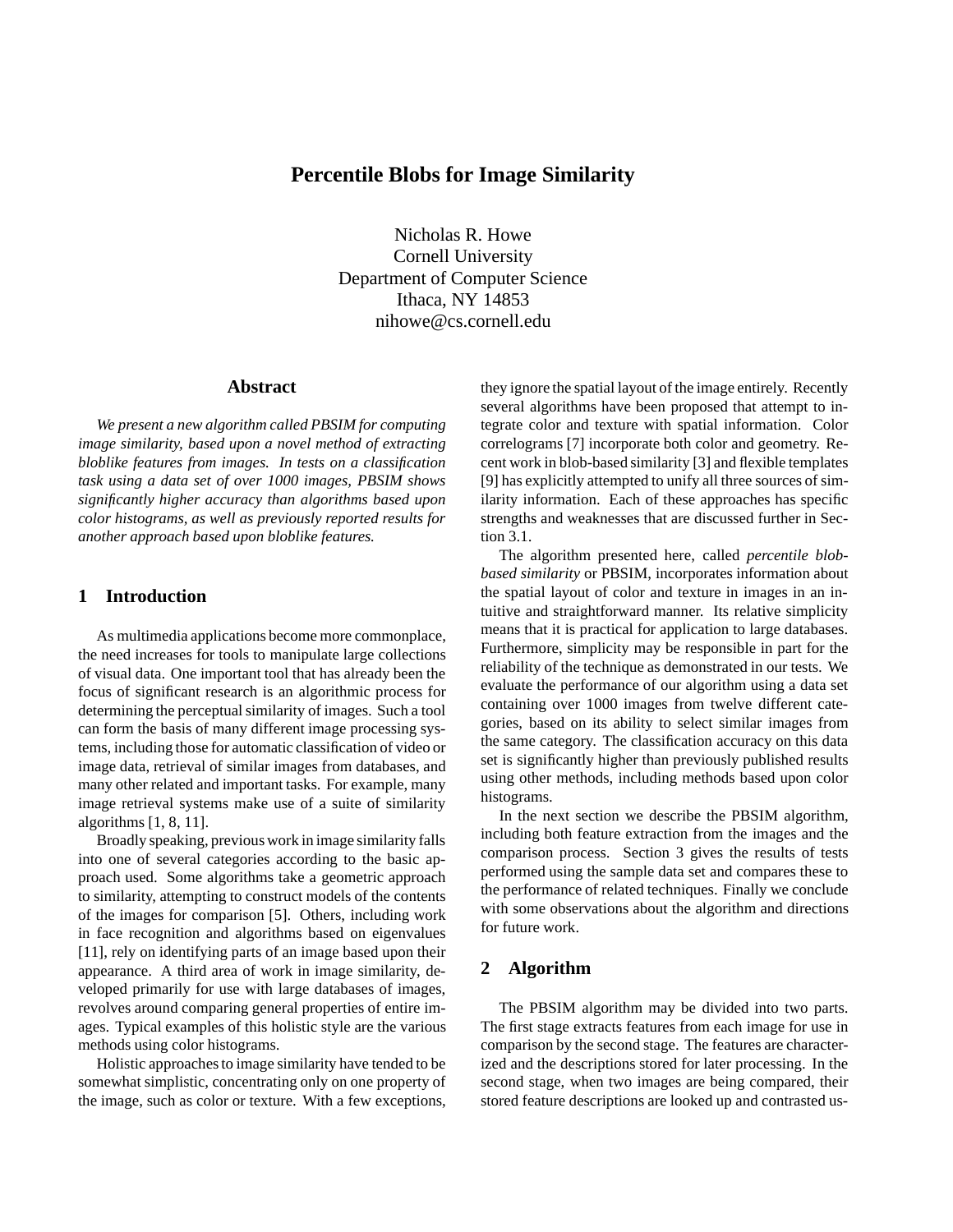ing a variant of the  $L_1$  distance measure. The end result is a difference score for the two images, which may be inverted to find the similarity.

#### **2.1 Feature Extraction**

The feature extraction algorithm operates on a grayscale rendition of the image. Three such renditions, or *portraits,* come from the YUV components of the image,while a fourth is a simple texture map. This texture map is produced by computing the difference at each pixel between the pixel and a weighted mean of its immediate neighbors in all directions. Each portrait is analyzed to identify large regions of the lowest and highest intensity, and these regions are described according to statistics that characterize the region's size, shape, and other attributes. Figure 1 shows steps in the processing of the luminosity portrait of an image of a sunset.



**Figure 1. Steps in processing the luminosity portrait of an image. (a) Grayscale portrait; (b) lowest intensity quartile; (c) lowintensity blob; (d) highest intensity quartile; (e) high-intensity blob; (f) middle quartiles (discarded). Original image copyright Corel Corp.; used with permission.**

Preliminary tests on smaller data sets indicated that including the middle intensities can actually hurt performance slightly. This corroborates subjective impressions that images are easiest to identify from the intensity extremes. Often the middle intensities contain "negative space" cutouts of other objects in the image, and are thus prone to undergo dramatic changes in shape as a result of relatively simple scene transformations. Figure 1(f) illustrates this phenomenon. Because of it, PBSIM focuses exclusively on the intensity extremes.

In processing a single image component, the feature extraction algorithm first ranks the pixels and divides them into quartiles by intensity. (Although quartiles were used in all the results described in this paper, there is no *a priori* reason not to choose a different percentile threshold.) Pixels in the highest and lowest quartiles are retained for further processing, while those in the middle two quartiles are thrown away. Analyzing the connected components of each remaining quartile gives a list of candidate blobs to serve as image features. Often a single large connected component will dominate, although occasionally there will be several of approximately equal size. All components within a fixed percentage of the size of the largest are retained for further description. The results reported in this paper set this cutoff parameter at 80%. The retained components, referred to as *blob features* or simply blobs, represent large contiguous regions of high or low intensity in the portrait being processed.

#### **2.2 Feature Description**

Each blob identified by the procedure described above is characterized for later matching by eleven statistics describing its position, size, and shape. The statistics used, given in Table 1, are designed to be as independent as possible of the size of the image and of each other.

In addition to numbers describing the blobs identified within the image, several general statistics are collected about the entire portrait. In particular, parameters of the blob identification procedure are recorded. The full list of information collected about each portrait is as follows: the mean, standard deviation, skew, and kurtosis of the intensity value distribution, the intensity of the 25th and 75th percentile level, and the range of intensities covered by each percentile band (0-25, 25-75, and 75-100). These general statistics can be highly informative in conjunction with the identified blobs: When the intensity information they contain is added to the blob outlines, images become much easier to identify for human observers. Our preliminary experiments indicated that these statistics also significantly improve the performance of PBSIM.

To summarize, the features describing an image form a hierarchy. Each of the four portraits of a given image is described by the general numeric features described in the preceding paragraph, plus two complex features repre-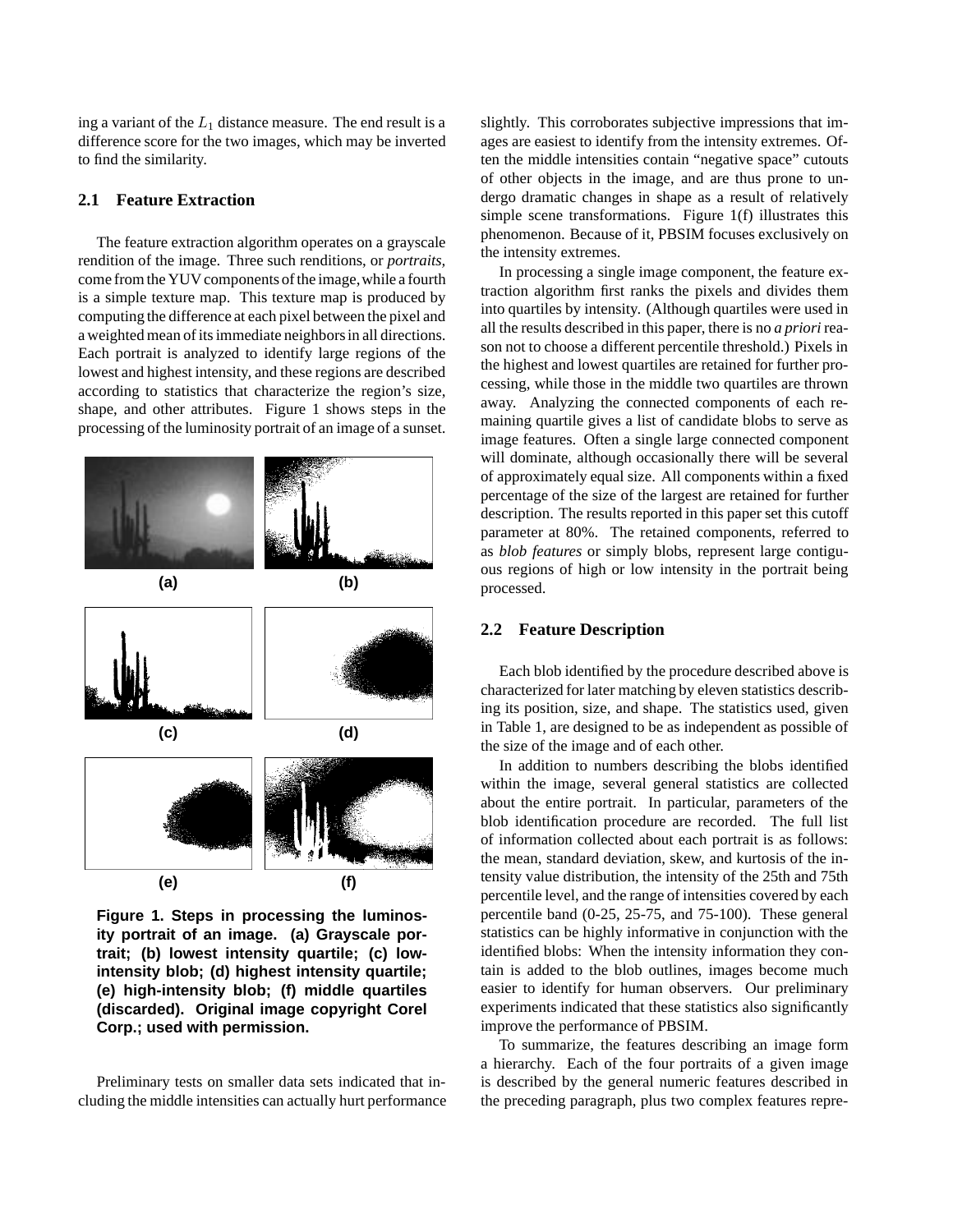#### **Table 1. Statistics Used To Characterize Blobs**

**Area** Percentage of total image area covered by the blob.

- **Position** Mean  $x$  and  $y$  coordinates, expressed as fractions of the width and height of the image, respectively.
- **Extent** Value of 20th and 80th percentile of  $x$  and  $y$  pixel coordinates, expressed as a fraction of the width or height of the image.
- **Aspect** Defined as  $(\Delta x \Delta y)/\sqrt{\Delta x} \Delta y$ , where  $\Delta x$  and  $\Delta y$ are the breadths between the extent statistics described above.
- **Slant** Mean of  $(x \bar{x})*(y \bar{y})$  for all pixels in blob, divided by the mean of  $|(x - \bar{x}) * (y - \bar{y})|$ , where x and y are the pixel coordinates, again expressed as a fraction of the width or height of the image, and  $\bar{x}$  and  $\bar{y}$  are the position statistics described above.
- **Density** Fraction of pixels lying within the rectangle defined by extent statistics that belong to the blob.
- **Compactness** A comparison of the square of the blob perimeter to its area. Defined as  $((N_e/4)^2 - N_b)/N_b$ where  $N_e$  is the number of border pixels and  $N_b$  is the total number of blob pixels.

senting the portrait's high- and low-intensity blobs. The two blob features consist of a set of one or more individual blob descriptions, comprising the eleven numeric statistics described in Table 1. A full description of an image thus includes 36 simple numeric features and eight complex, setlike features, each of which contains one or more collections of eleven numbers describing a blob. These eleven numbers may be thought of a sub-features that describe a given blob feature.

#### **2.3 Image Comparison**

Once a description has been extracted from an image, it can be compared with other image descriptions to determine similarity. Actually, the comparison algorithm computes a difference score, meaning that lower scores indicate greater similarity. It does so by computing a difference score for each feature and summing over all features to arrive at the total difference.

The individual difference scores for the simple numeric features are merely their absolute difference. In contrast, the blob description features require a more complicated treatment. Because the blob extraction step sometimes identifies more than one blob of a particular type, a given blob feature may contain a set of several candidates for matching. In this case, all possible pairwise matches are considered with the corresponding set of blobs for the other image, and

the difference for the feature in question is taken to be the difference of the best-matching pair of blobs of that type. Any additional blobs not participating in the best match are simply ignored. Thus, regardless of how many blobs were extracted for the images being compared, exactly eight blob comparisons (two for each portrait, one of low intensity blobs and one of high) are included in the difference score for any two images.

$$
D(I_1, I_2) = \sum_{\substack{i=1 \ 44}}^{36} |f_i(I_1) - f_i(I_2)| + \sum_{\substack{44 \ 45}}^{36} \left[ \min_{b_1 \in f_i(I_1), b_2 \in f_i(I_2)} \Delta(b_1, b_2) \right]
$$
 (1)

The difference between any two blobs,  $\Delta(b_1, b_2)$ , is merely the sum of the absolute differences on all eleven blob description statistics, i.e., the  $L_1$  distance between the two blob descriptions. In principle, the step computing all pairwise matches could be computationally expensive, but in the image set we used, multiple blobs are not common enough to add significant extra computation. All eleven statistics describing a blob are treated as a unit for purposes of choosing the best match; thus it is not permitted to take the best match for the shape from one blob and the best match for the position from another.

A few comments are in order about the difference measure described above. It is based on the  $L_1$  distance rather than the  $L_2$  distance, in order to make the measure less sensitive to a bad match on any single feature. Also, because features in one image are matched only against the corresponding feature in the other image certain types of similarity will not be detected. For example, a gray figure against a black background will not match well with the same figure against a white background. Because the lightest areas (high intensity blobs) are matched together, the figure in one area will be compared to the background in another. Although this is a potentially serious failing, it was hoped that such situations would be sufficiently rare to have only a small effect on performance. The results described later in this paper suggest that, at least for the images used here, this is indeed the case.

# **3 Evaluation**

There exists no clearly defined benchmark for assessing a proposed similarity measure on images. Indeed, human notions of similarity may vary, and different definitions are appropriate for different tasks. We chose to evaluate PBSIM in an image classification task previously used to evaluate a different blob-based image similarity measure [3]. The task involves over 1000 images from the Corel photo collection, divided into a dozen categories according to their subject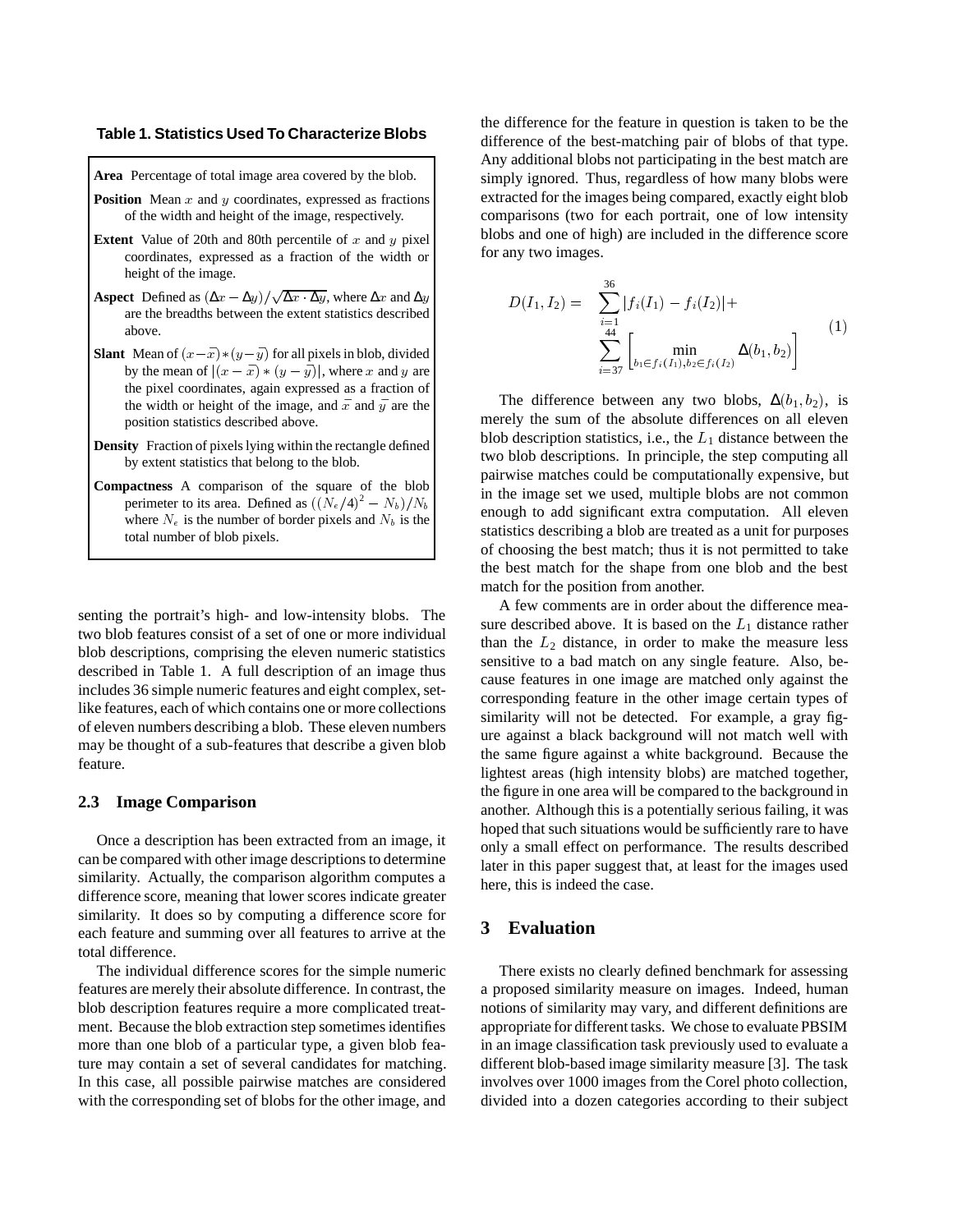matter. Using leave-one-out cross validation, PBSIM was tested on its ability to correctly predict the category of an image by finding a nearest neighbor in the same category. This procedure involves testing each image once, using the entire remaining image set as possible targets. Each image is labeled with the category of its nearest neighbor in the remainder of the set.

**Table 2. Accuracy of PBSIM by Class**

|   | Α  | B        | С              | D  | E        | F        | G  | Н        | ı  | J        | K        |                |
|---|----|----------|----------------|----|----------|----------|----|----------|----|----------|----------|----------------|
| Α | 83 | 9        | 3              | 2  | 1        | l        | 0  | $\theta$ | 0  | 0        | 0        | 0              |
| В | 8  | 79       | 1              | 5  | 0        | 2        | 0  | 1        | 0  | 0        | 3        | 0              |
| C | 2  | $\Omega$ | 73             | 12 | 3        | 2        | 5  | $\theta$ | 0  | 1        | 0        | 2              |
| D | 0  | $\Omega$ | 4              | 88 | 6        | $\theta$ | 0  | 1        | 1  | $\Omega$ | $\theta$ | 0              |
| E | 0  | 0        | $\overline{0}$ | 2  | 88       | 1        | 4  | 1        | 3  | 0        | 0        |                |
| F | 1  | 4        | 4              | 1  | 0        | 73       | 8  | 1        | 4  | 1        | 1        | $\overline{0}$ |
| G | 0  |          | 12             | 4  | 15       | 11       | 36 | 6        | 8  | 1        | 4        |                |
| Н | 0  |          | 0              | 0  | 3        | 2        | 2  | 83       | 4  | $\theta$ | 2        |                |
| I | 0  | 0        | 3              | 8  | 15       | 9        | 8  | 6        | 45 | 2        | 5        | 0              |
| J | 0  | $\theta$ | 3              | 6  | 6        | 0        | 0  | 0        | 3  | 63       | 6        | 14             |
| K | 0  | 0        | 0              | 2  | $\theta$ |          | 3  | 1        | 2  | 2        | 86       | 2              |
| L | 0  | 0        | 2              | 0  |          | 0        |    | 2        | 0  | 9        | 11       | 72             |

**Key: Confusion matrix for the image classification task. Numbers in each row indicate the percentage of images classified into target category at the top of the column. Numbers on the diagonal are correct classifications. A = Sunsets, B = Night Scenes, C = Cheetahs/Leopard/Jaguars, D = Tigers, E = Elephants, F = Deserts, G = Fields, H = Mountains, I = Brown Bears, J = Polar Bears, K = Bald Eagles, L = Airshows.**

Table 2 shows the class predicted by the nearest neighbor algorithm using PBSIM. Correct responses, indicated in bold face type, mean that an image's nearest neighbor according to PBSIM was a member of the same class. The classifier produced the correct response in 73.7% of the cases overall, and in several classes the accuracy was over 85%. Only two of the twelve categories proved especially difficult, and the mean accuracy over the other ten was 80.2%. The generally high accuracies are encouraging, as they suggest that PBSIM may be applicable to a wide range of images.

The two problem categories, Brown Bears and Fields, proved markedly more difficult than the others. Although several factors may be involved, the low scores on the Fields category may be explained by the fact that these images are similar to many of the animal categories except for the absence of a single extra object (the animal). This category was also subjectively one of the most diverse in appearance. Brown Bears appear to be a slightly different case. It may be that the bears were not reliably picked out of the background by PBSIM, and thus that background features provided the most reliable matches. However, Belongie et. al.[3] also report low scores on this category, and suggest that its members may also be too disparate to form a strong visual category.

Figure 2 shows some sample retrievals by the system. The target images featured were randomly chosen to ensure a representative mixture.

#### **3.1 Comparison With Previous Results**

As noted above, the fact that image similarity is poorly framed makes it difficult to compare different algorithms. Often, they may have been designed with different goals in mind, and been evaluated on different tasks. Nevertheless, some insight into relative merit may be gained by looking at those cases where comparison is possible.

We deliberately chose to test PBSIM on the same set of images used previously by Belongie et. al. for their work on image retrieval. They also use a blob-based approach, but their blob location algorithm is quite complex relative to PBSIM, incorporating a wider range of color and texture variation. Furthermore, they encode the location of a blob in terms of nine subdivisions of the image plane, and use a naive Bayes classifier to determine the class of a query image. They also report results for a classification scheme based on color histograms as a baseline.

In our tests, PBSIM does significantly better than the 54.7% across-the-board accuracy for the blob-based technique reported by Belongie et. al., as well as their histogram baseline (52.3%). Care should be taken in comparing their numbers directly with ours, as they report results based on a test set of only 1/3 of the total image set, whereas we used the entire set for our experiments. (Since we developed and tuned our algorithm using an entirely different set of images, it was unnecessary to divide the test set to create a separate subset for training.) We also performed a test of color histograms, using the same nearest-neighbor, leave-one-out cross validation setup as we used to test PBSIM, and found an average classification accuracy of 65.3%. (Our implementation of color histograms also differed in that Belongie et. al. used more color channels, and compared each image to the mean histogram for each category during classification.) Although still significantly lower than PBSIM, this result shows that a direct comparison between the two studies may underestimate the performance of the Belongie, et. al. approach.

Nevertheless, the discrepancy between the two blobbased approaches invites speculation as to the strengths and weaknesses of each. We suspect that the simplicity of PB-SIM makes it more reliable if the differences between the categories is great enough, whereas the system of Belongie et. al. may be more sensitive to finer variations that leave it vulnerable to overfitting in some cases.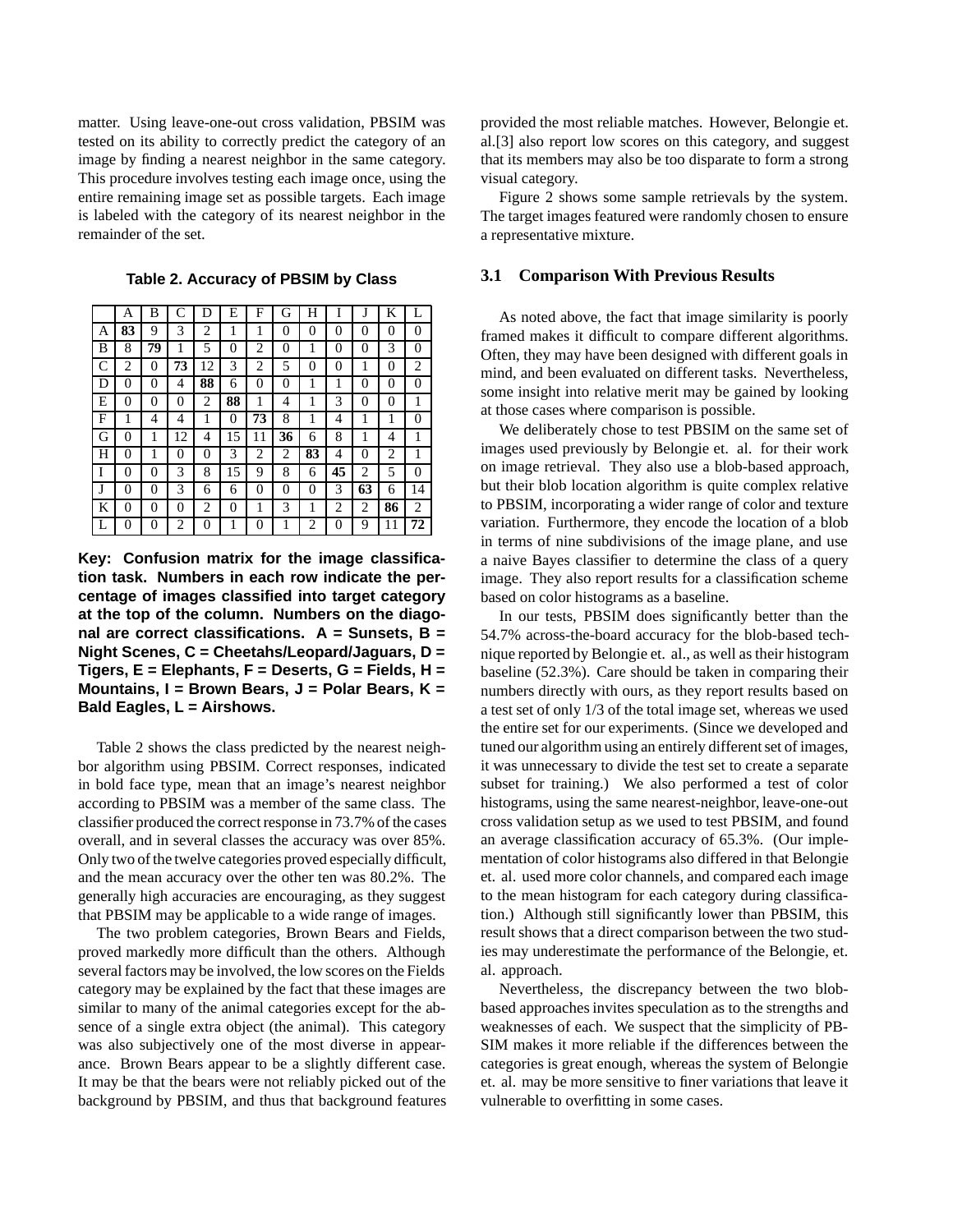

**Figure 2. Top two images retrieved for four randomly chosen images from the test set. Query image is at top, closest match is second. The colors match well except in (c). Images copyright Corel Corp.; used with permission.**

Other approaches to image similarity that use geometric information present in the images are color correlograms [6] and flexible templates [9]. While not based upon blobs, color correlograms incorporate geometric information about the locations of different hues in the images it is comparing. Huang et. al. report that they outperform color histograms for indexing and comparison. Flexible templates currently rely on a human supervisor to provide templates of desired image categories, which are then used to retrieve images from an image database. The success of this approach is heavily dependent on the quality of the templates provided, but the method can achieve excellent results for some types of images.

One other recent image similarity algorithm that reports better results than color histograms is based primarily on the texture present in images [4]. This approach extracts textural features at multiple resolutions and orientations. De Bonet and Viola show that, for the retrieval tasks they test, their *texture-of-textures* (ToT) method outperforms several implementations based upon color histograms. This suggests that it may be performing at a level comparable to that of PBSIM, although they perform their tests on a different set of images. More importantly, since the ToT method uses no information about the spatial distribution of textures in the image, while PBSIM includes comparatively limited textural information, a combination of the two techniques may prove fruitful.

Several commercial image retrieval systems have been built that incorporate multiple similarity measures. For example, QBIC [1] and Candid [8] allows the user to choose the similarity measure used in a given application, allowing for greater flexibility than a single fixed measure. Photobook [11] also provides an array of tools for retrieving a desired image. In principle, PBSIM could be employed as one of the techniques in such a system. Other image retrieval systems using techniques different from blob matching include Virage [2] and Chabot [10].

#### **4 Conclusion**

We have presented PBSIM, an algorithm for measuring the perceptual similarity between two images. PBSIM deliberately adopts a simplistic approach to this problem. Details of images are glossed over in favor of broader characteristics, allowing the algorithm to readily perform high-level generalization. We have seen no signs that PBSIM's performance degrades as the image set size increases – to the contrary, preliminary tests with smaller data sets were producing less impressive results. To some extent, the situation may be analogous to that in the field of text retrieval, where historically, systems with the greatest precision and recall have also frequently been the simplest.

Naturally, because of its general approach, PBSIM is not